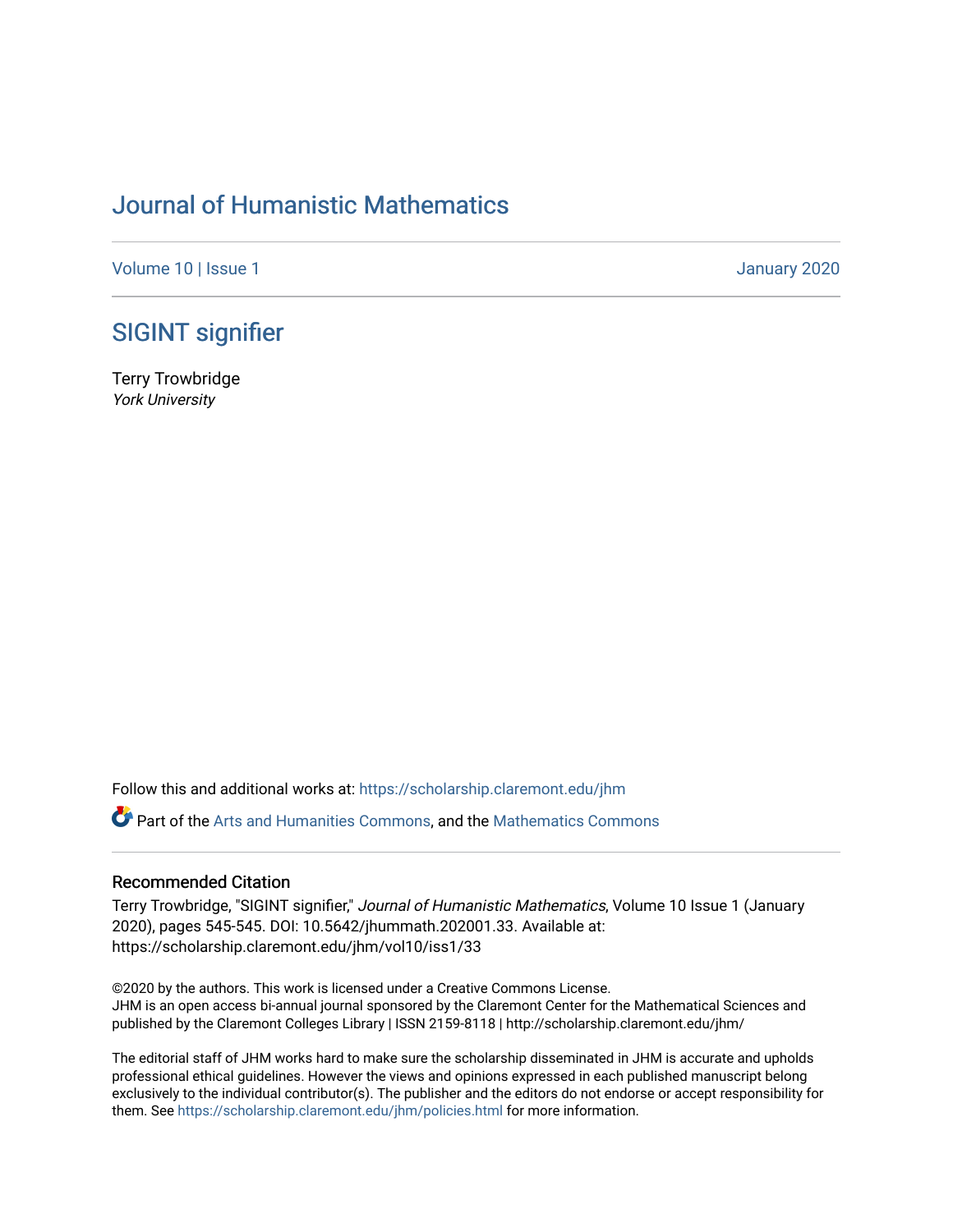## SIGINT signifier

#### Cover Page Footnote

The writer thanks Jade Wallace for her multifacted support of his poetry. The writer also thanks Len Blezard for time at the cottage with no internet access, the ultimate firewall.

This work is available in Journal of Humanistic Mathematics:<https://scholarship.claremont.edu/jhm/vol10/iss1/33>